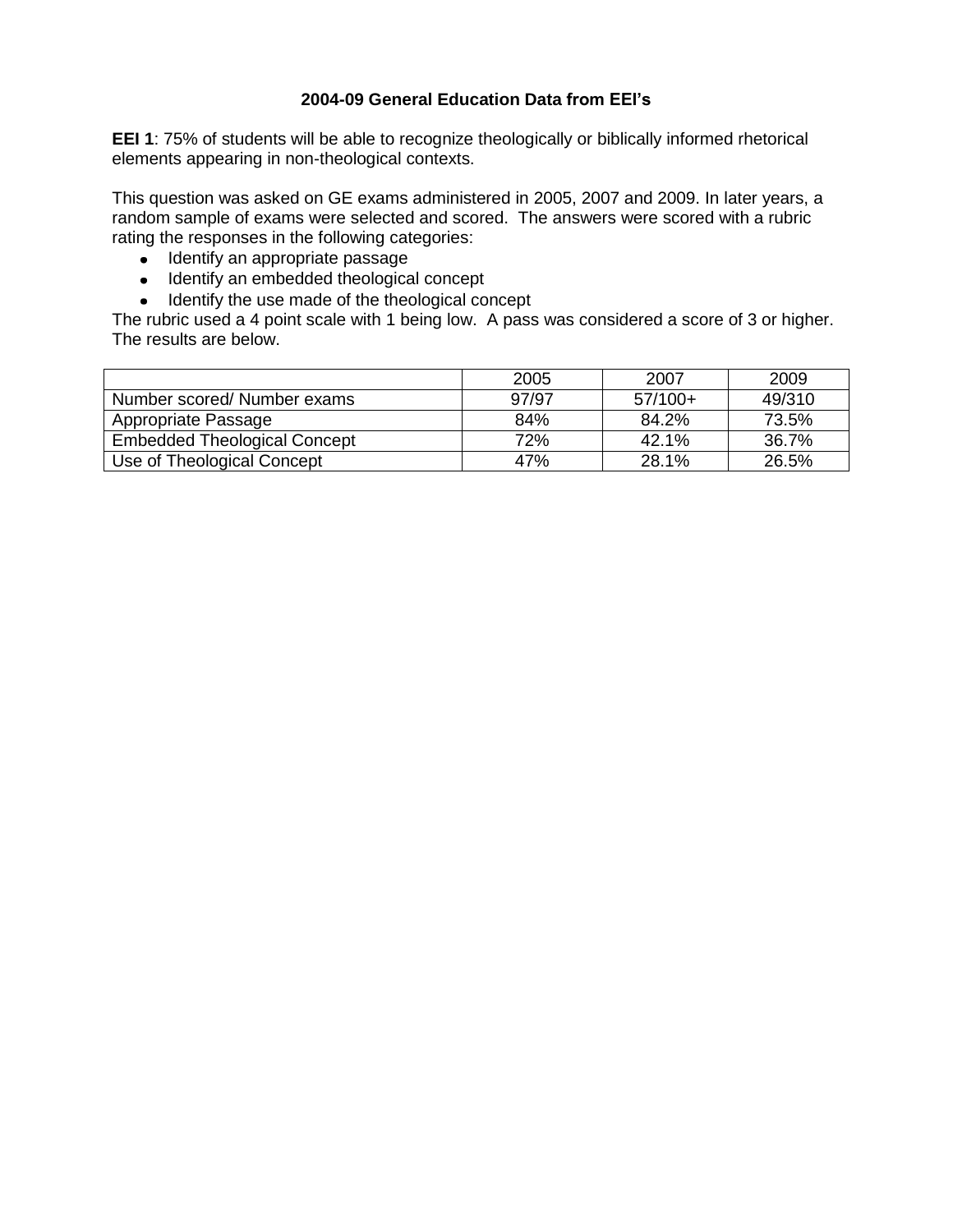**EEI 2**: 75 % of students will be able to articulate a personal spiritual position and place it within a spectrum of Christian traditions.

This was assessed as part of a holistic writing exam constructed by the GE Committee and administered in the years 2004, 2007 and 2008. In later years random sample of the answers were selected and scored. The results were scored based on a rubric which evaluated a number of areas. The item that applies to this EEI is:

Students will articulate be able to articulate a Christian viewpoint.

Notice that after 2004 that was given greater specificity to become:

Student will connect essay's main idea to Wesleyan views.

|                                           | 2004  | 2007      | 2008   |
|-------------------------------------------|-------|-----------|--------|
| Number scored/ Number exams               | 43/43 | $61/100+$ | 48/206 |
| Articulate a Christian Viewpoint          | 44%   |           |        |
| Connect main idea to a Wesleyan Viewpoint |       | 11.5%     | 18.8%  |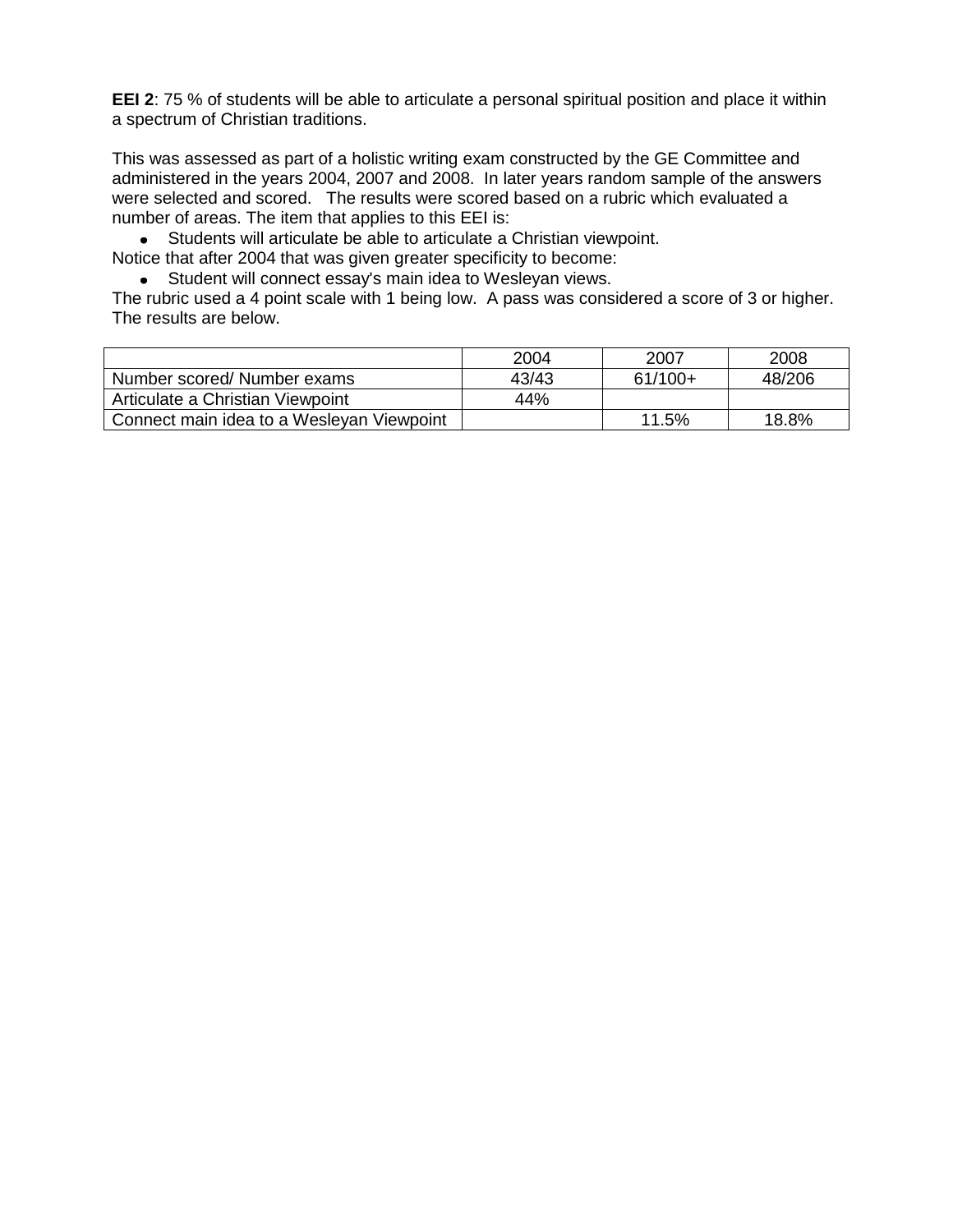**EEI 3**: 75% of students will be able to interrogate an issue from at least three different disciplinary perspectives.

This was assessed using a writing prompt that was part of the exams administered in the years 2005. This question was adjusted in the second administration in 2007. In 2007 a random sample of the exams was scored. The results were scored based on a rubric which considered the following items:

- $2004$ 
	- o Can provide three different perspectives
	- o Can provide rationale for the perspectives
- 2007
	- o The student asks a question relevant to the problem and the perspective
	- o The student can make connections between the problem and the perspective

|                                                      | 2005  | 2007      |
|------------------------------------------------------|-------|-----------|
| Number scored/ Number exams                          | 97/97 | $65/100+$ |
| Provide three different perspectives                 | 70.1% |           |
| Asks a relevant question                             |       | 56.6%     |
| Provide a rationale for the perspectives             | 50.5% |           |
| Makes connections between perspective and<br>problem |       | 51.7%     |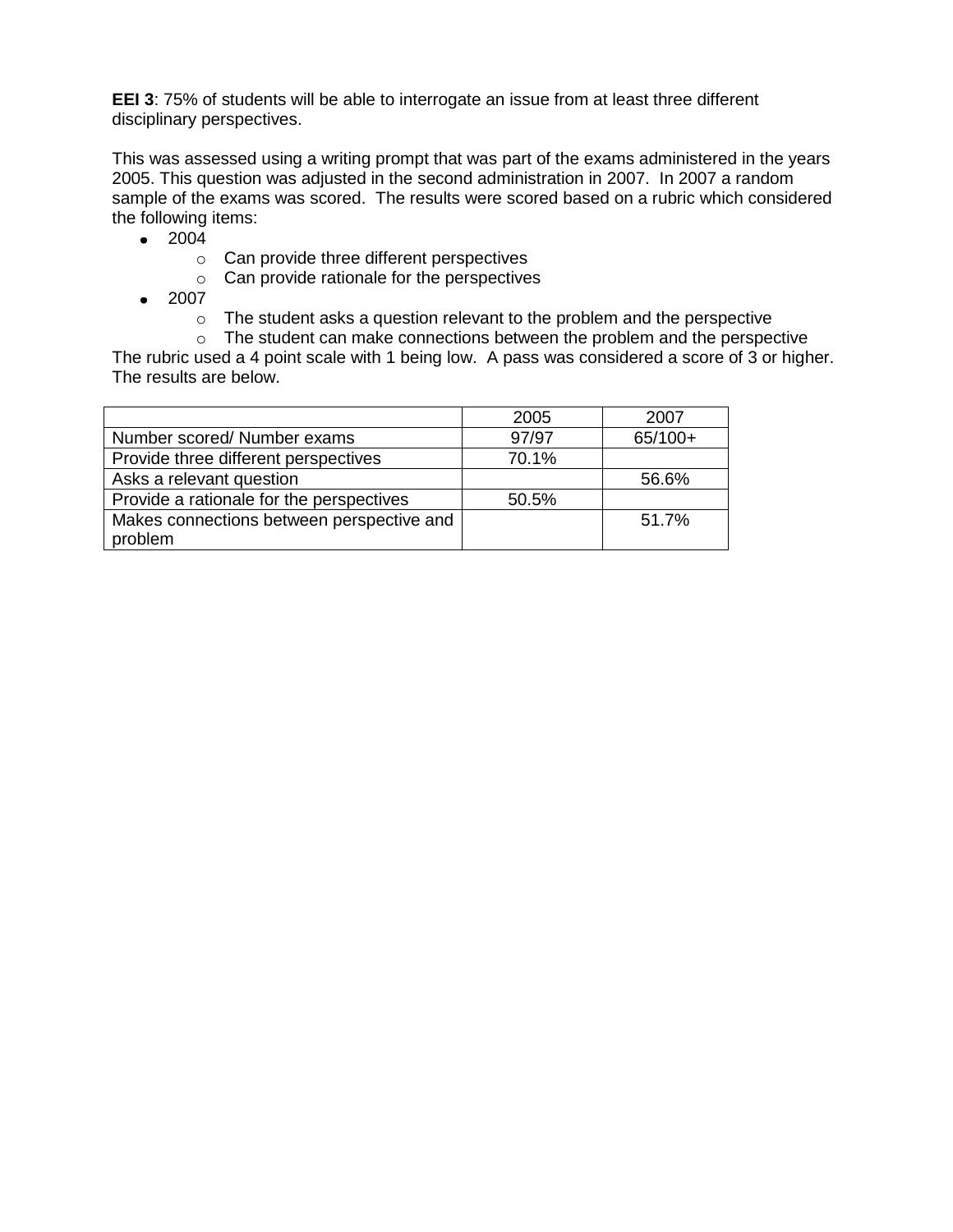**EEI 5**: 75% of students will be able to organize ideas to support a position (either in writing or orally) on summative GE exam

This was assessed as part of a holistic writing exam constructed by the GE Committee and administered in the years 2004, 2007 and 2008. In later years random sample of the answers were selected and scored. The results were scored based on a rubric which evaluated a number of areas. The areas that apply to this EEI are:

- Students will have a clear thesis.
- Thesis will appear early in the essay
- Student will divide main idea into sub-points that work logically towards the thesis.
- Student will support sup-points with appropriate textual evidence.
- Student's style follows correct academic format.
- Student's style follows appropriate diction level.

Notice that after the 2004 pilot administration of the exam, one area for assessment (the selection of a significant topic) was dropped. The rubric used a 4 point scale with 1 being low. A pass was considered a score of 3 or higher. The results are below.

|                                             | 2004  | 2007      | 2008   |
|---------------------------------------------|-------|-----------|--------|
| Number scored/ Number exams                 | 43/43 | $61/100+$ | 48/206 |
| Select a Significant Topic                  | 88%   |           |        |
| <b>State a Clear Thesis</b>                 | 51%   | 72.1%     | 79.2%  |
| The Thesis will Appear Early in the Essay   | 84%   | 85.2%     | 79.2%  |
| Divide the Argument into Logical Sub-points | 28%   | 41.0%     | 50.0%  |
| Provide Appropriate Evidence                | 26%   | 29.5%     | 37.5%  |
| <b>Academic Format Used</b>                 | 44%   | 50.8%     | 56.2%  |
| <b>Diction Level</b>                        | 74%   | 49.2%     | 52.1%  |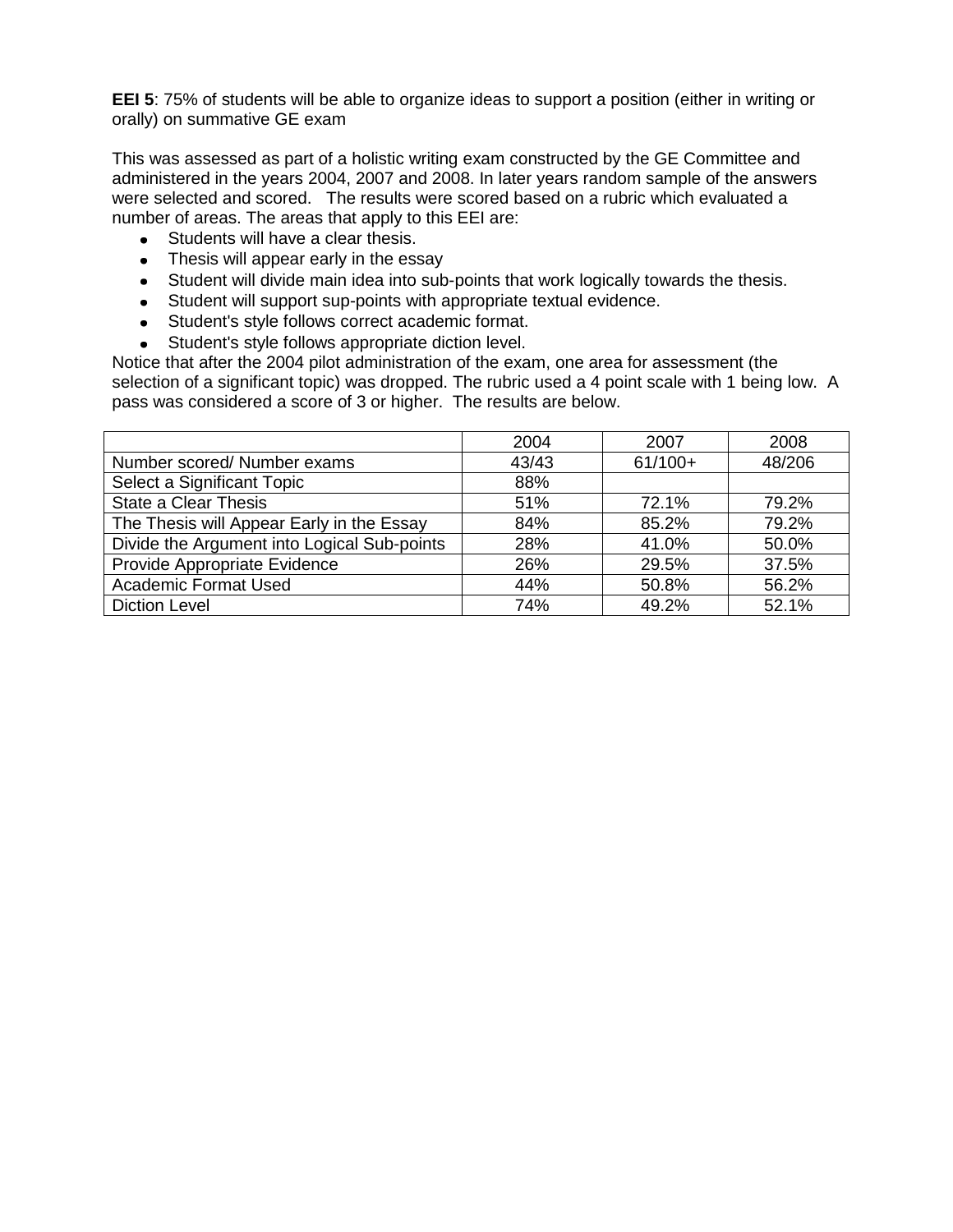**EEI 6**: 75% of students will be able to present objections to their own position as logical as shown on a summative GE exam.

This was assessed as part of a holistic writing exam constructed by the GE Committee and administered in the years 2004, 2007 and 2008. In later years random sample of the answers were selected and scored. The results were scored based on a rubric which evaluated a number of areas. The one that applies to this EEI is:

• The essay will consider objections to the main idea.

|                               | 2004  | 2007      | 2008     |
|-------------------------------|-------|-----------|----------|
| Number scored/ Number exams   | 43/43 | $61/100+$ | 48/206   |
| Ability to Present Objections | 33%   | 23.0%     | 7%<br>41 |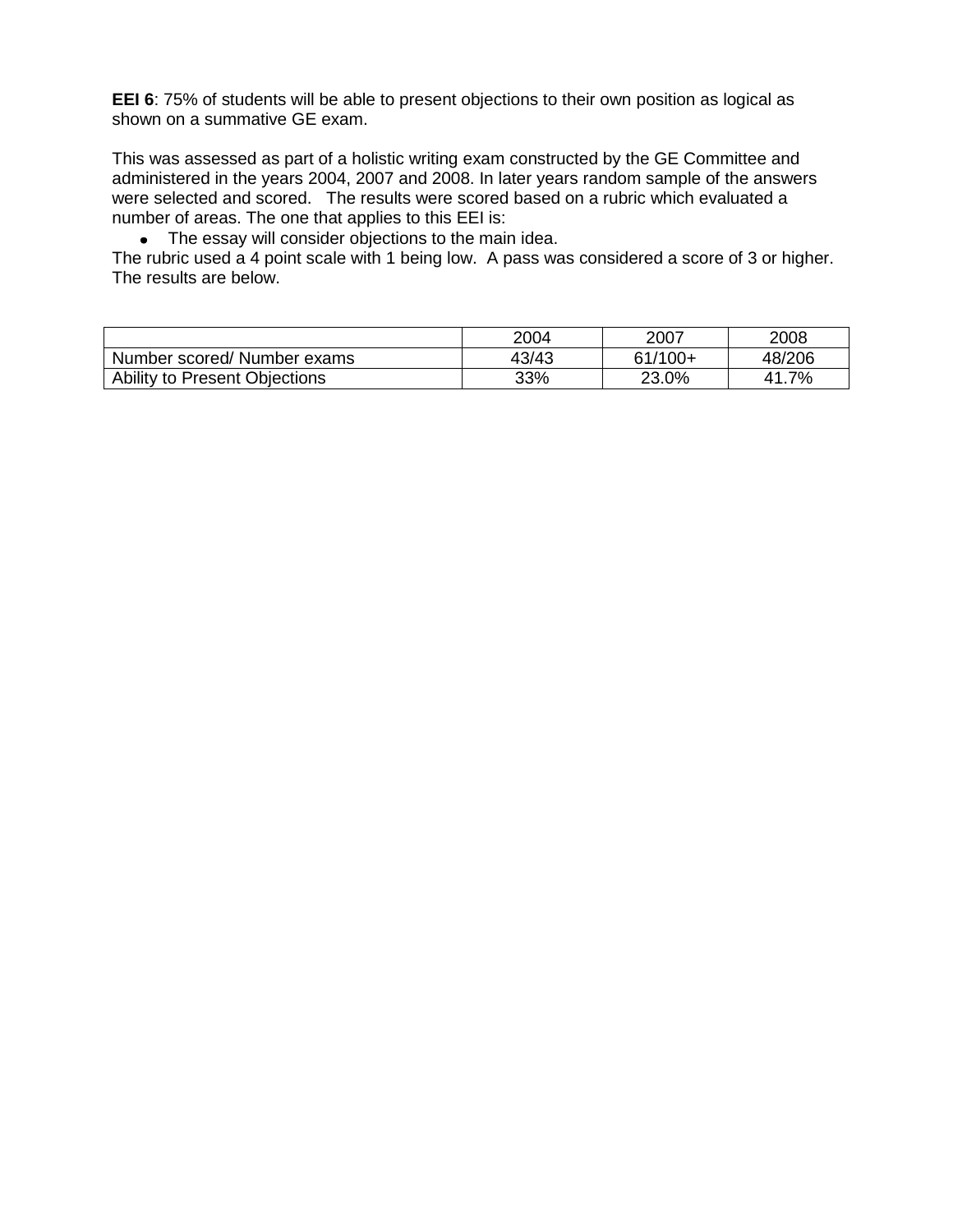**EEI 7**: 75% of students will be able to apply quantitative methods to solving real-life problems.

This was assessed by asking the students to solve a quantitative problem which was sufficiently open-ended to allow for the problem to be solved using a number of different methods. The students were asked to provide two different ways of solving the same problem. The question asked as part of the 2005 and 2007 GE assessment. The results were scored using a holistic rubric to just the students ability to address the problem. The scale was (0-1-3-4) with a pass being a score of 3 or more.

|                              | 2005  | 2007      |
|------------------------------|-------|-----------|
| Number scored/ Number exams  | 97/97 | $65/100+$ |
| Problem solved appropriately | 76%   |           |
| One correct solution         |       | 75.4%     |
| Both solutions correct       |       | 56.9%     |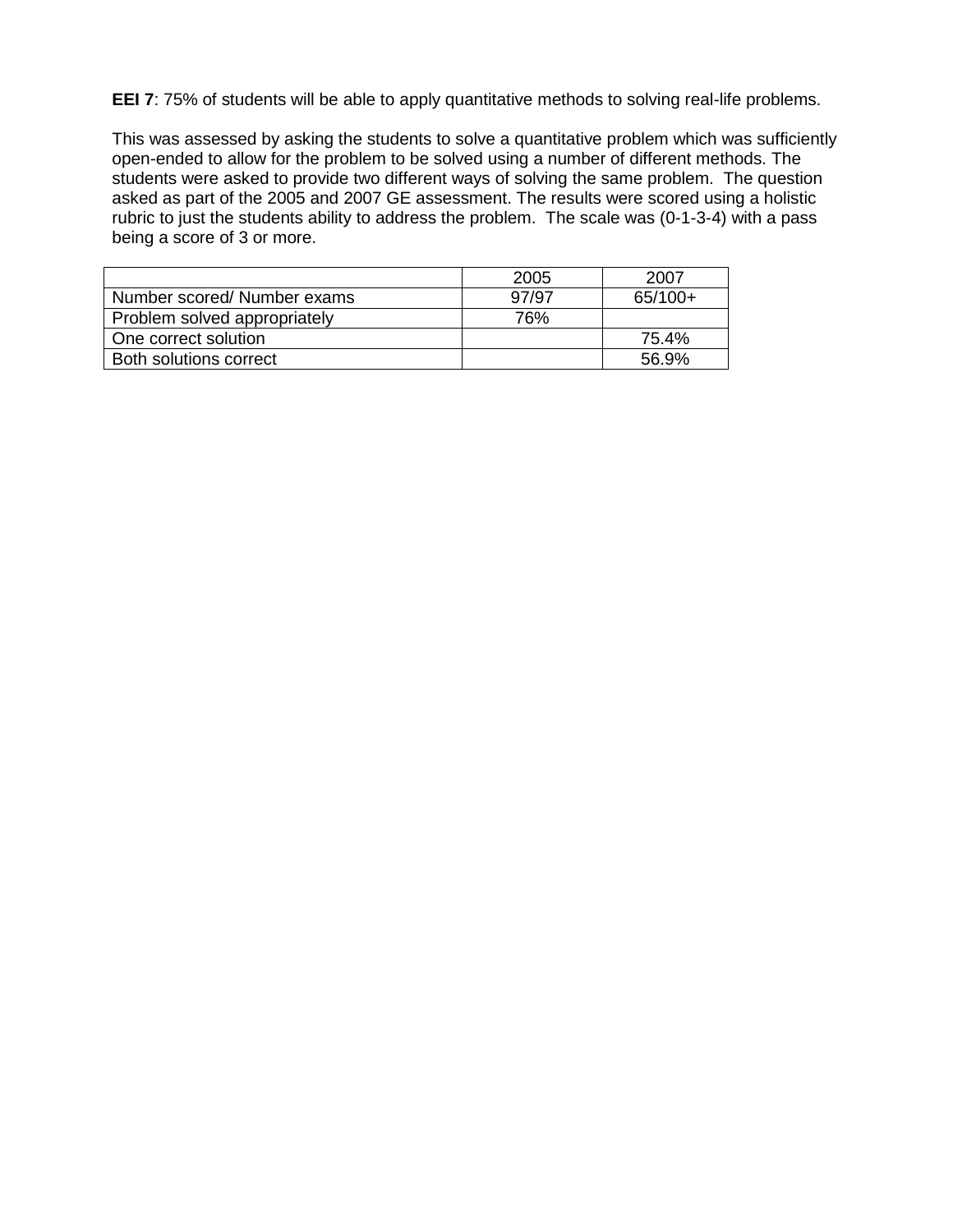**EEI 8**: 75% of students will be able to interrogate an issue from a different racial, class or gender position as shown on a summative GE exam.

This question was asked in the GE exams administered in 2006, 2008 and 2009. In later years random sample of the answers were selected and scored. The results were scored based on a rubric which evaluated the answers in three areas:

- Understand the issue
- Contextual reality
- Empathize

|                            | 2006       | 2008   | 2009   |
|----------------------------|------------|--------|--------|
| Number scored/Number exams | 256/256    | 38/138 | 84/310 |
| Understand Issue           | 28.8%      | 63.2%  | 50.6%  |
| <b>Contextual Reality</b>  | not scored | 44.7%  | 40.0%  |
| Empathize                  | 25.3%      | 47.4%  | 43.5%  |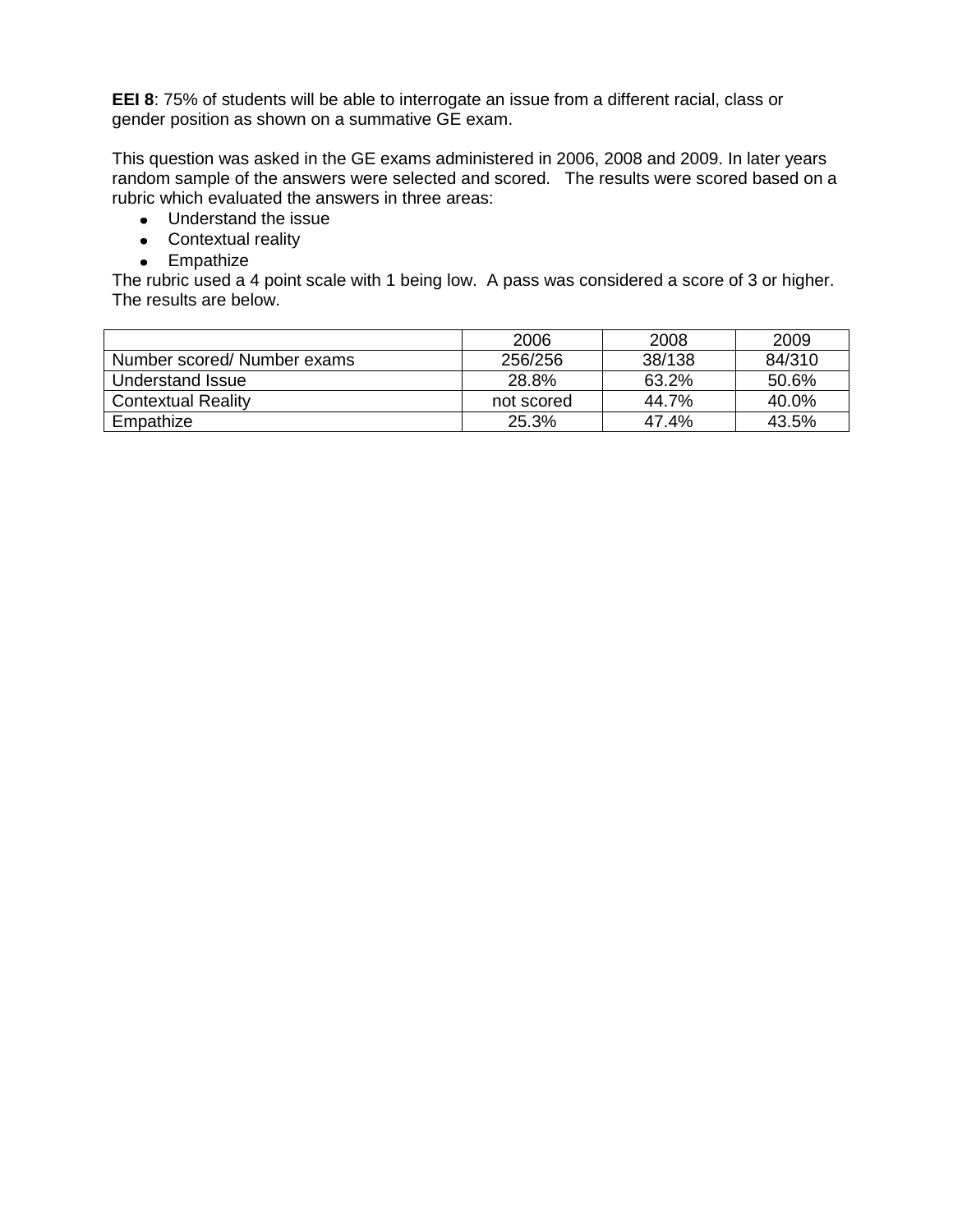**EEI 13: 75% of students will demonstrate the ability and willingness to balance the varied** aspects of their lives as shown on a senior year assessment exam.

This was assessed in 2006 and 2008. In 2006 this was assessed using a case study and prompts that were included in one of the general education exams. In 2008 the students were given a number of items to select and discuss the need for balance. In both cases a rubric was used with a passing being a score of 3 or higher. The data is below:

|                                             | 2006    | 2008   |
|---------------------------------------------|---------|--------|
| Number scored/ Number exams                 | 256/256 | 39/138 |
| <b>Understand the Choices</b>               | 83.6%   |        |
| Making good choices                         |         | 89.7%  |
| Provide Realistic Solutions to a Case Study | 60.9%   |        |
| <b>Understanding of Choices</b>             |         | 46.2%  |